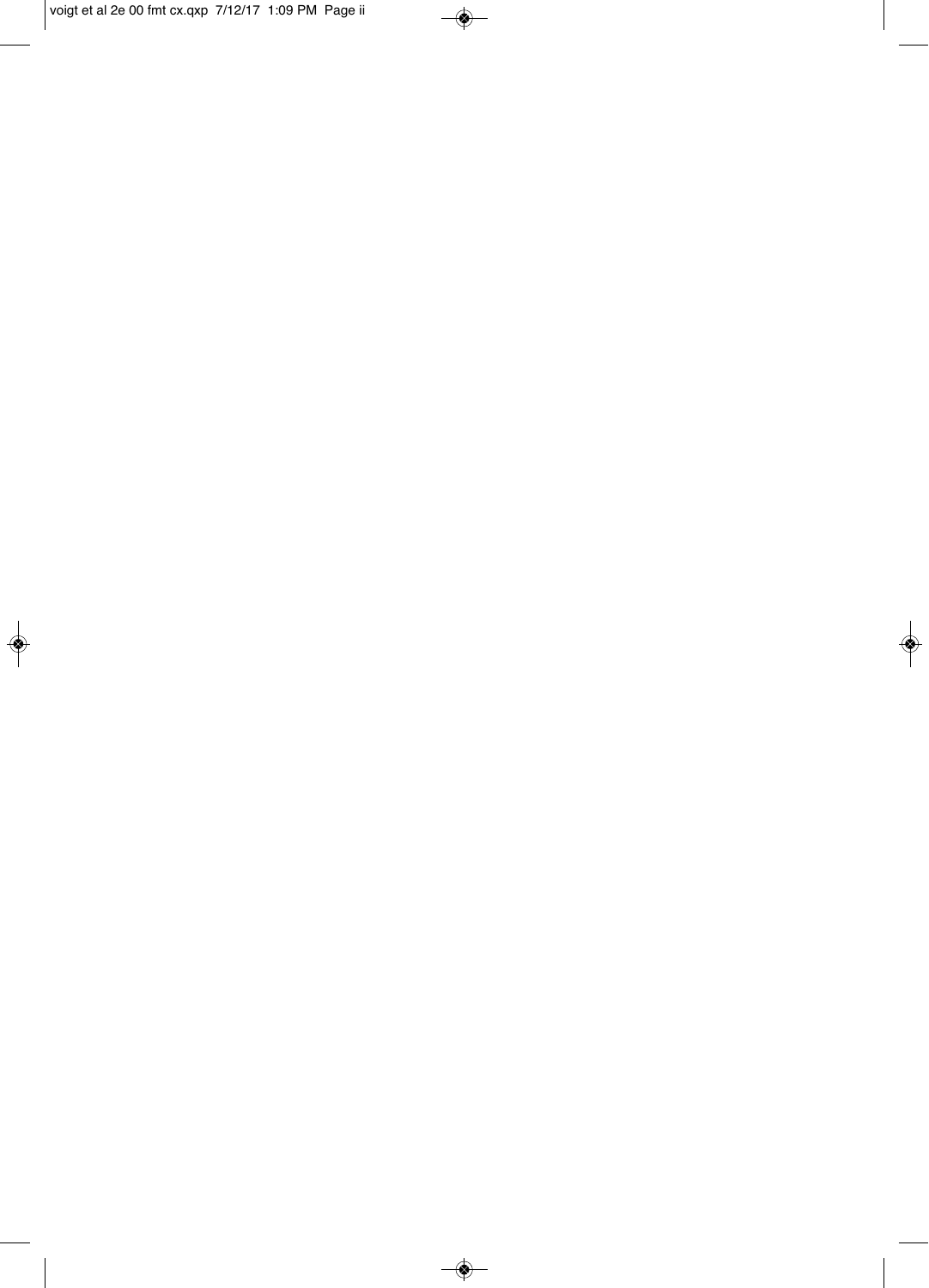# **Why Violence?**

### *Leading Questions Regarding the Conceptualization and Reality of Violence in Society*

second edition

**Lydia Voigt William E. Thornton Leo G. Barrile Dee Wood Harper**



Carolina Academic Press Durham, North Carolina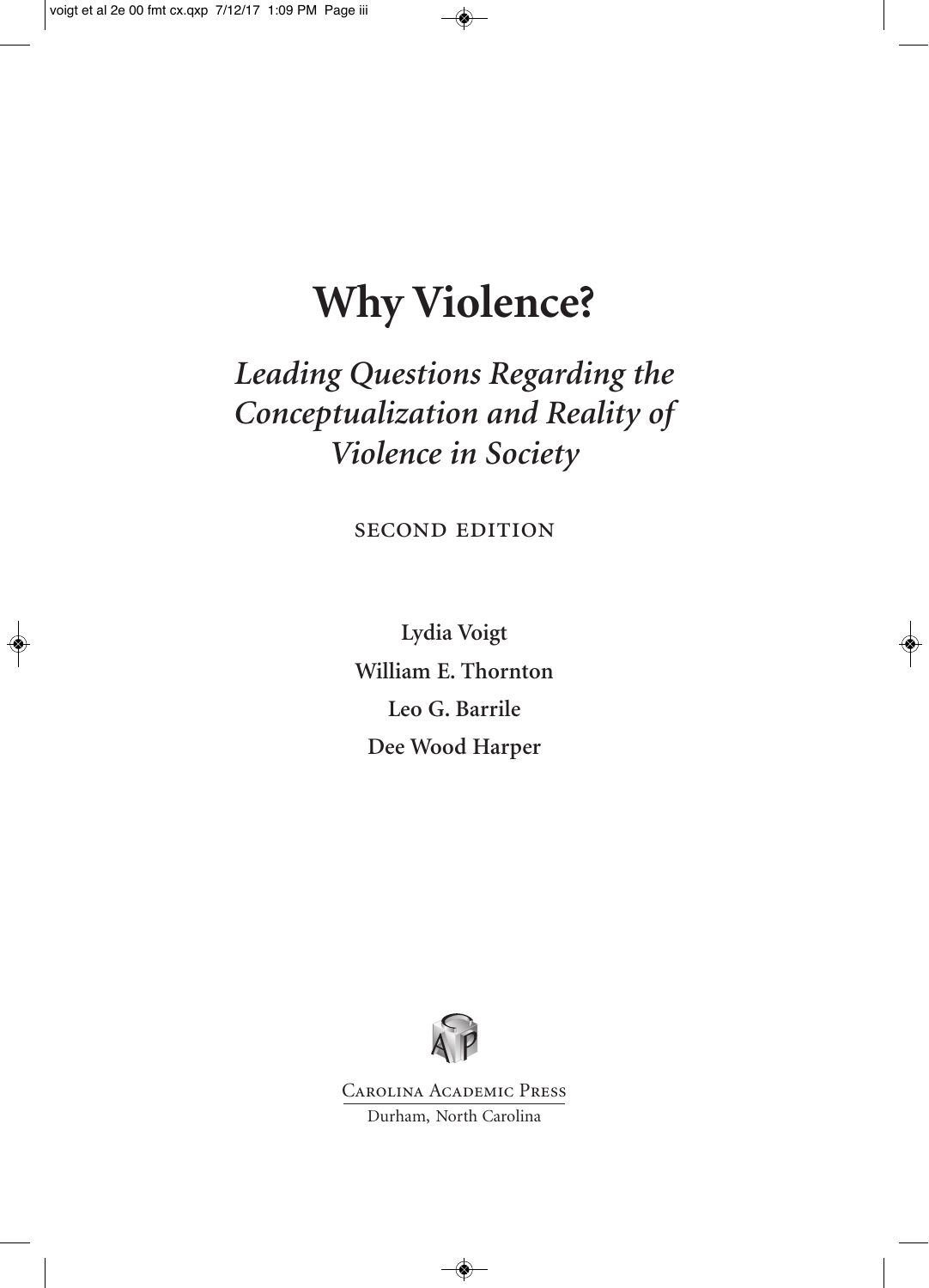Copyright © 2017 Carolina Academic Press, LLC All Rights Reserved

#### **Library of Congress Cataloging-in-Publication Data**

Names: Voigt, Lydia, author. | Thornton, William E., 1946- author. | Barrile, Leo G., author. | Harper, Dee Wood, author.

Title: Why violence? : leading questions regarding the conceptualization and reality of violence in society / Lydia Voigt, William E. Thornton, Leo G. Barrile, and Dee Wood Harper.

Description: Second edition. | Durham, North Carolina : Carolina Academic Press, [2017] | Includes bibliographical references and index.

Identifiers: LCCN 2016057531 | ISBN 9781611637793 (alk. paper)

Subjects: LCSH: Violent crimes. | Victims of violent crimes. | Violence.

Classification: LCC HV6493 .T48 2017 | DDC 303.6--dc23

LC record available at https://lccn.loc.gov/2016057531

e-ISBN 978-1-53100-005-9

Carolina Academic Press, LLC 700 Kent Street Durham, North Carolina 27701 Telephone (919) 489-7486 Fax (919) 493-5668 www.cap-press.com

Printed in the United States of America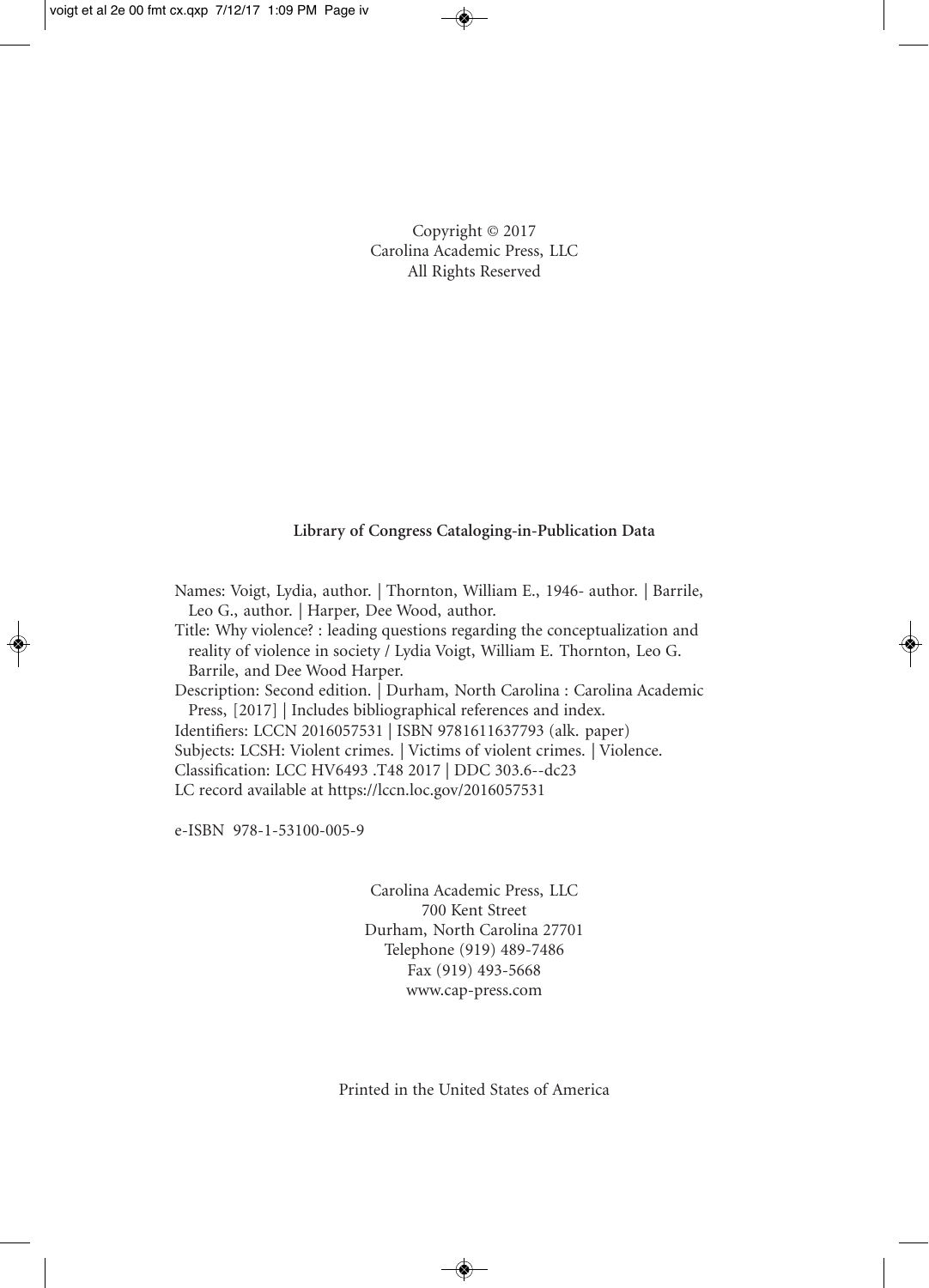## **Contents**

| List of Boxes, Images, Figures and Tables<br>Preface                  | xiii<br>xvii   |
|-----------------------------------------------------------------------|----------------|
| Chapter $1 \cdot$ What Is the Meaning of Violence?                    | 3              |
| Part 1 Common Definitions                                             | $\overline{4}$ |
| Violence as Physical Force                                            | 6              |
| Violence as Violation                                                 | $\overline{7}$ |
| The Scientific/Criminological Definition of Violence                  | 8              |
| Violence and the Law                                                  | 10             |
| The Measurement of Violence                                           | 10             |
| Violence Victims                                                      | 11             |
| Violence Typologies                                                   | 11             |
| The Etiology of Violence                                              | 12             |
| Criminology and the Study of the Criminal Justice System              |                |
| and the Political Order                                               | 13             |
| Levels of Violence                                                    | 16             |
| Interpersonal Violence                                                | 19             |
| <b>Institutional Violence</b>                                         | 19             |
| Structural Violence                                                   | 20             |
| Violence and Democracy                                                | 21             |
| The Antithetical Relationship between Violence and Democracy          | 22             |
| Surplus Violence                                                      | 22             |
| Part 2 The Social Construction of Violence in Society                 | 25             |
| Informal Consensual Reality v. Formal Consensual Reality              | 28             |
| Common Stock Knowledge                                                | 30             |
| Violence as a Social Problem                                          | 30             |
| Cultural and Symbolic Expressions of Violence: Language and Metaphors | 35             |
| Arguments and Debates Framed as War/Violence                          | 36             |
| Violence as a Summary Label                                           | 37             |
| Media Images v. Reality of Violence                                   | 39             |
| Media Construction of Violence                                        | 42             |
| Old Legacy Media v. New Media                                         | 46             |
| Part 3 Competing Perspectives on Violence                             | 48             |
| Criminal Justice Perspective                                          | 48             |
| Public Health Perspective                                             | 51             |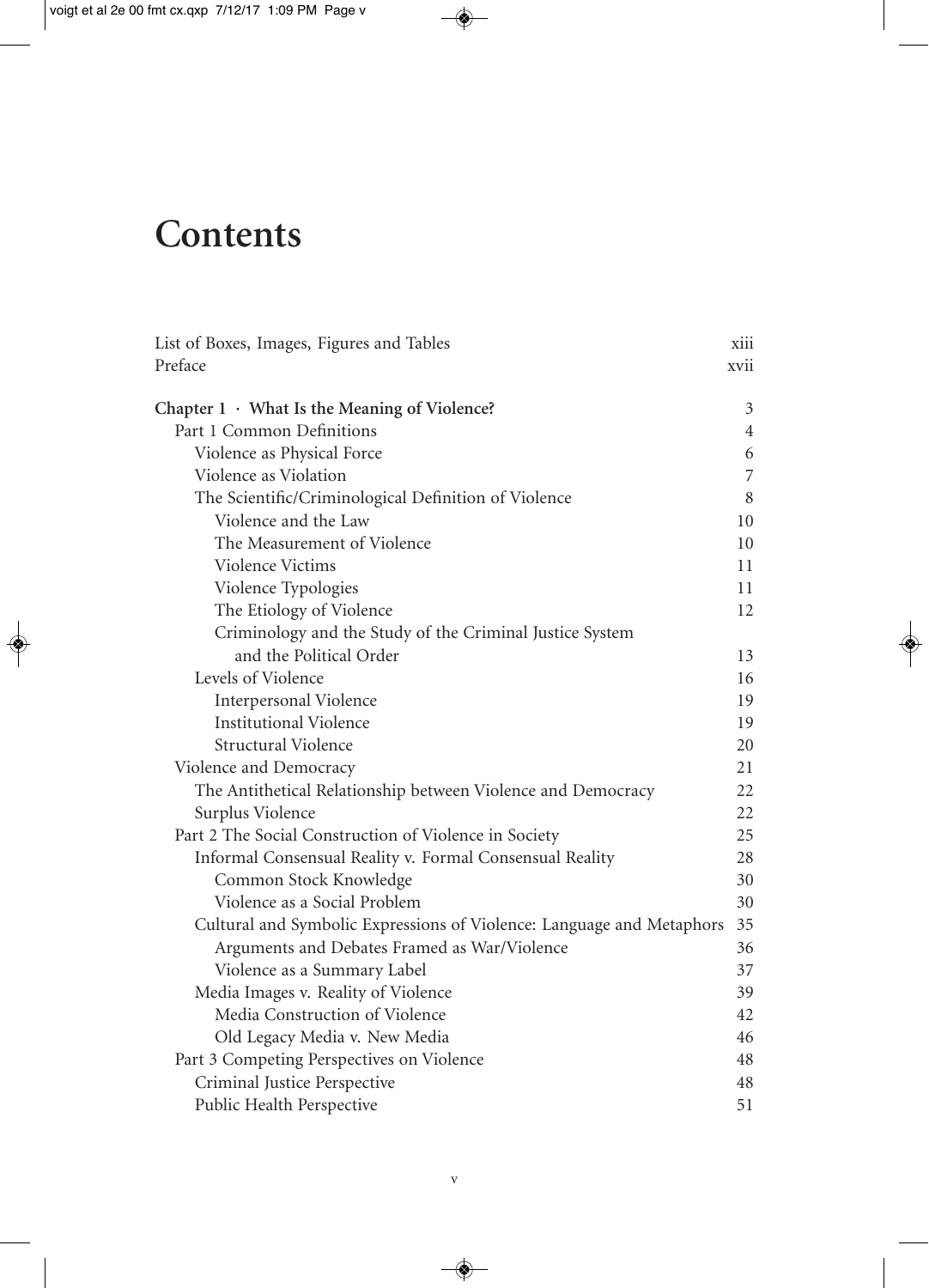| Human Rights Perspective                                      | 56  |
|---------------------------------------------------------------|-----|
| Corruption and Human Rights Violations                        | 60  |
| Commercial/Commodity Perspective                              | 62  |
| Debunking Violence Myths                                      | 68  |
| Metaphorical Blindness                                        | 70  |
| Conclusion                                                    | 72  |
| References                                                    | 73  |
| Chapter $2 \cdot$ The Measurement of Violence                 | 91  |
| The Measurement of Violence in the United States              | 94  |
| Uniform Crime Reports                                         | 95  |
| National Incident-Based Reporting System (NIBRS),             |     |
| Redesign and Changes in the UCR                               | 99  |
| Trends in Violent Crimes from the UCR                         | 105 |
| National Crime Victimization Survey (NCVS)                    | 110 |
| Select Findings from NCVS                                     | 112 |
| The NCVS and UCR: True Crime Stories?                         | 114 |
| Self-Report Inventories                                       | 115 |
| Other Sources of Data on Violence                             | 117 |
| National Institute for Occupational Safety and Health (NIOSH) | 118 |
| The National Center for Health Statistics (NCHS)              | 119 |
| Bureau of Labor Statistics (BLS)                              | 120 |
| Cross Cultural Comparisons of Violence                        | 121 |
| United Nations Office on Drugs and Crime (UNODC)              | 121 |
| United Nations Surveys of Crime Trends and Operations         |     |
| of Criminal Justice Systems                                   | 122 |
| UNODC Global Study on Homicide                                | 123 |
| Global Crime Victimization Surveys                            | 126 |
| International Crime Victimization Survey (ICVS)               | 127 |
| World Health Organization (WHO)                               | 129 |
| WHO Multi-Country Study on Women's Health                     |     |
| and Domestic Violence against Women                           | 131 |
| Bureau of Justice International Statistics (BJS)              | 132 |
| Conclusion                                                    | 132 |
| References                                                    | 133 |
| Chapter 3 · Who Are the Victims of Violence?                  | 141 |
| The Consequences of Violence Victimization                    | 142 |
| Social and Emotional Effects of Violent Crime                 | 142 |
| Crisis Intervention for Violent Crime Victims                 | 143 |
| Legal Rights of Violent Crime Victims                         | 144 |
| Core Victim Rights                                            | 145 |
| Victim Services                                               | 147 |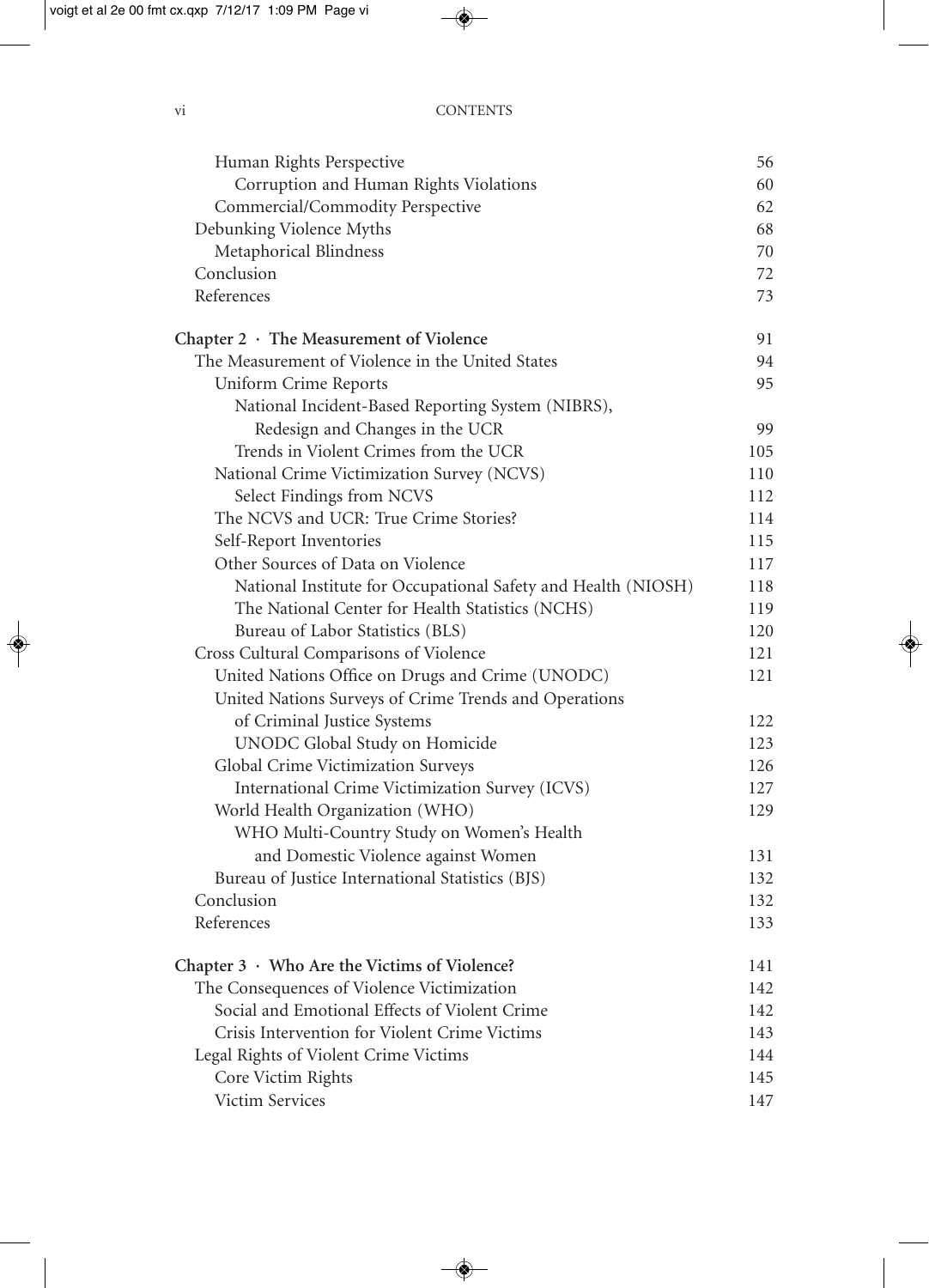| Theories of Violence Victimization                                     | 147 |
|------------------------------------------------------------------------|-----|
| Sociocultural, Social Disorganization, and Social Ecological Theories  | 148 |
| Victim-Criminal Interaction and Victim Precipitation Theories          | 149 |
| Routine Activity and Lifestyles Theories                               | 150 |
| Social Strain and Interpersonal Conflict Theories                      | 151 |
| Symbolic Interaction and Learning Theories                             | 152 |
| Conflict/Critical Humanist and Radical Feminist Theories               | 153 |
| Underserved Populations as Victims of Institutional and State Violence | 154 |
| Homeless Victimization                                                 | 155 |
| Sex Worker Victimization                                               | 159 |
| Hate Crime Victimization                                               | 160 |
| Bullying as Violent Victimization                                      | 164 |
| Environmental Degradation as Violence                                  | 165 |
| Human Rights Violations and Corruption as Violence                     | 166 |
| Financial Victimization as Violence                                    | 168 |
| Conclusion                                                             | 170 |
| References                                                             | 173 |
| Chapter $4 \cdot$ Interpersonal Violence                               | 185 |
| Criminal Violence                                                      | 186 |
| Homicide                                                               | 188 |
| The Law                                                                | 188 |
| Patterns and Trends                                                    | 189 |
| Characteristics of Offenders                                           | 190 |
| Characteristics of Victims                                             | 190 |
| Typologies                                                             | 191 |
| Rape                                                                   | 196 |
| The Law                                                                | 197 |
| Patterns and Trends                                                    | 199 |
| Characteristics of Offenders                                           | 199 |
| Characteristics of Victims                                             | 200 |
| Typologies                                                             | 201 |
| Robbery                                                                | 204 |
| The Law                                                                | 205 |
| Patterns and Trends                                                    | 205 |
| Characteristics of Offenders                                           | 206 |
| Characteristics of Victims                                             | 207 |
| Typologies                                                             | 207 |
| Assault                                                                | 211 |
| The Law                                                                | 211 |
| Patterns and Trends                                                    | 211 |
| Characteristics of Offenders                                           | 212 |
| <b>Characteristics of Victims</b>                                      | 213 |
| Typologies                                                             | 213 |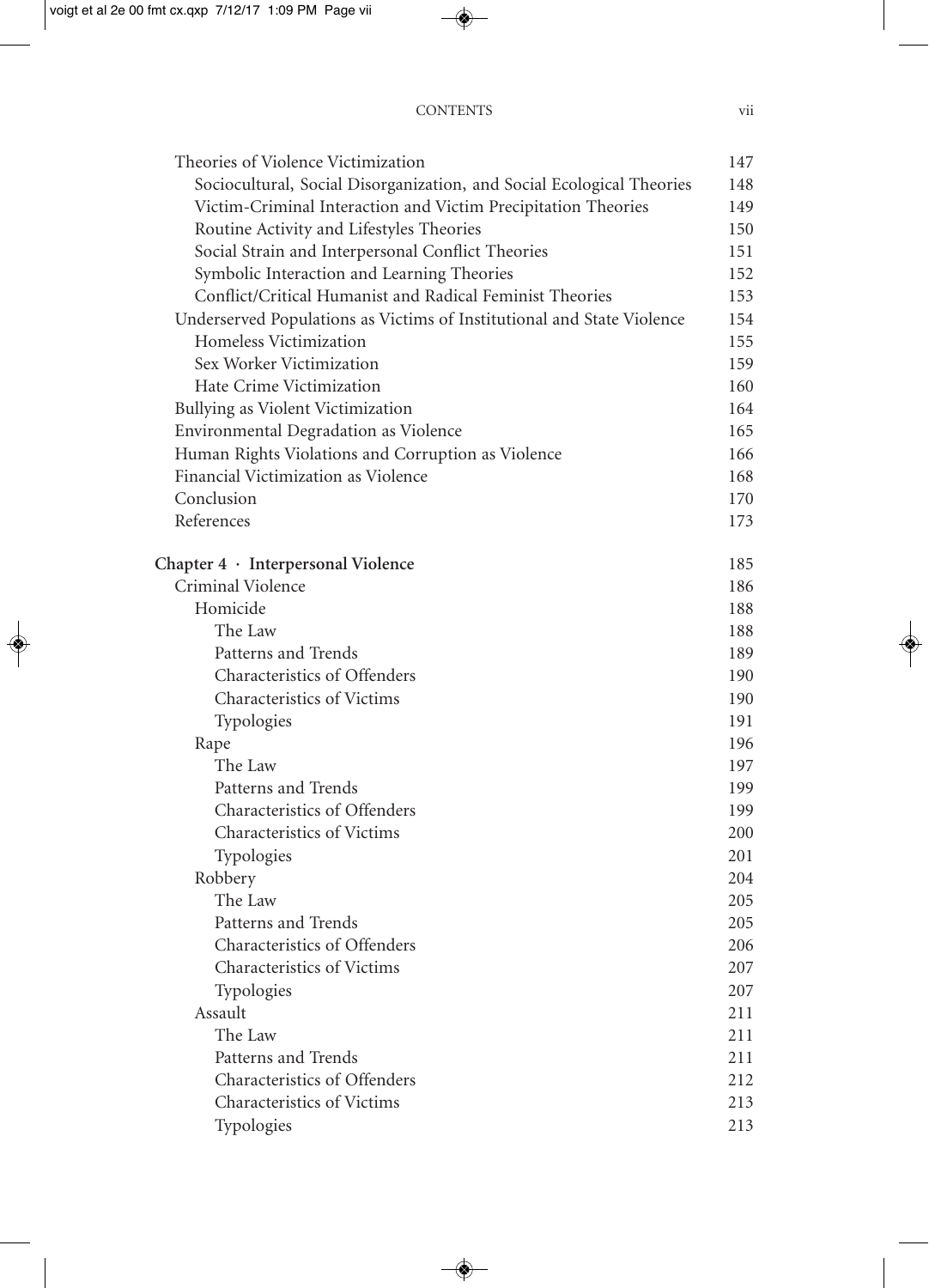| Interpersonal Violence in Institutional Contexts                              | 214 |
|-------------------------------------------------------------------------------|-----|
| Family Violence                                                               | 214 |
| <b>Intimate Partner Abuse</b>                                                 | 214 |
| Child Abuse and Maltreatment                                                  | 218 |
| Child-Parental Abuse                                                          | 221 |
| School Violence                                                               | 222 |
| Violence in Primary and Secondary Schools                                     | 223 |
| Violence on College and University Campuses                                   | 226 |
| Workplace Violence                                                            | 228 |
| Community Violence/Hate Crimes                                                | 230 |
| Conclusion                                                                    | 232 |
| References                                                                    | 233 |
| Chapter 5 · Institutional Violence                                            | 245 |
| Church Child Abuse Scandal: A Shroud of Secrecy                               | 248 |
| Spotlight on the Archdiocese of Boston                                        | 249 |
| Clericalism, Changing Social Mores and Public Shame                           | 252 |
| Schools and Sexual Abuse: Higher Learning Is Not Always Higher Morality       | 253 |
| Staff Subculture and University Enabled Child Sexual Abuse                    | 254 |
| Student Subculture, University Inaction and Acquaintance Rapes                | 257 |
| Corporal Punishment in Schools: Sanctioned and Unsanctioned                   | 260 |
| Police Violence: A Thin Blue Line between Two Societies                       | 261 |
| The Chicago Cover-Up of Laquan McDonald's Shooting                            | 262 |
| Broken Windows: A Broken Policy                                               | 264 |
| Prison Violence: Controlling the Caged                                        | 266 |
| Violent Officer Subcultures                                                   | 267 |
| Solitary Confinement for Juveniles                                            | 269 |
| Women in Prison: No Better, On Either Side of the Cage                        | 269 |
| Corporate Violence                                                            | 270 |
| Harm and Blame in Corporate Violence                                          | 271 |
| Corporate Violence and Dangerous, Unhealthy Consumer Products                 | 272 |
| Ten Characteristics of Corporate Violence                                     | 275 |
| The Definition and Social Construction of Corporate Violence                  |     |
| by Social Scientists                                                          | 276 |
| Social Construction of Corporate Violence in Law                              | 279 |
| Social Construction of Corporate Violence in the Mass Media<br>and the Public | 281 |
| Corporate Violence in the Workplace                                           | 283 |
| Organizational Culture as a Cause of Corporate Violence                       | 288 |
| Is There a Subculture of Corporate Violence?                                  | 289 |
| The "Dark Side" of Organizational Culture: The Challenger                     |     |
| and Columbia Disasters                                                        | 290 |
| The BP Disaster: Employee Safety and Environmental Destruction                | 293 |
|                                                                               |     |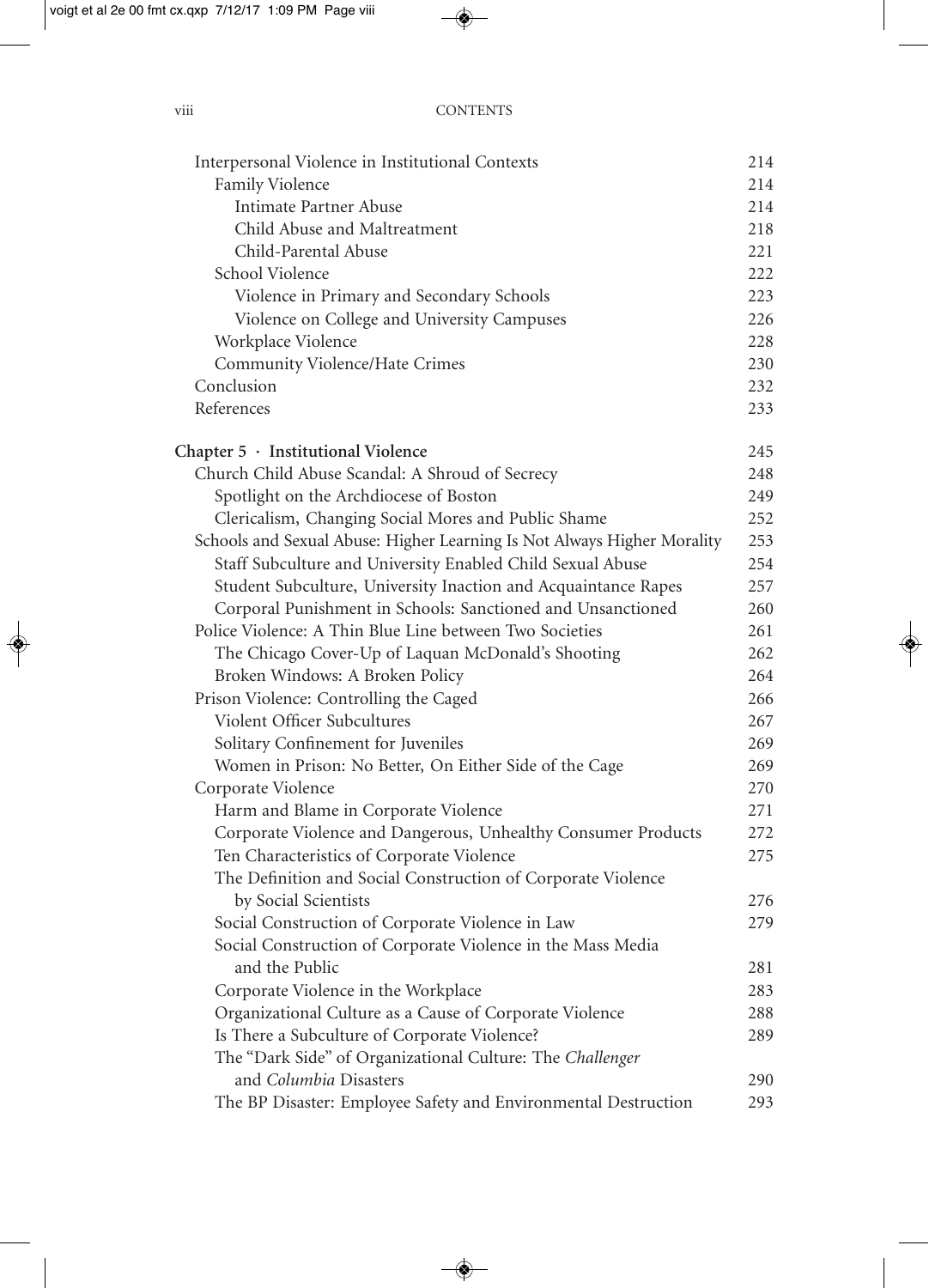| Harming the Environment — The Most Criminalized Corporate Violence<br>State Corporate Crime: Violations of Migrant Workers | 295<br>298 |
|----------------------------------------------------------------------------------------------------------------------------|------------|
| Preventing Corporate Violence                                                                                              | 302        |
| Conclusion                                                                                                                 | 304        |
| References                                                                                                                 | 306        |
| Chapter $6 \cdot$ Collective and Group Violence                                                                            | 321        |
| Theories of Collective Violence                                                                                            | 322        |
| Types of Elementary Collective Violence                                                                                    | 326        |
| Crowds                                                                                                                     | 326        |
| Mobs                                                                                                                       | 327        |
| Riots                                                                                                                      | 328        |
| Panics                                                                                                                     | 329        |
| Social Movements                                                                                                           | 330        |
| Reform Social Movements                                                                                                    | 332        |
| <b>Revolutionary Movements</b>                                                                                             | 332        |
| Reactionary Social Movements                                                                                               | 334        |
| Gangs and Violence                                                                                                         | 336        |
| Definition of Gangs                                                                                                        | 338        |
| Demographic Characteristics of Gang Members                                                                                | 339        |
| Types of Gangs                                                                                                             | 339        |
| <b>Street Gangs</b>                                                                                                        | 339        |
| Prison Gangs                                                                                                               | 342        |
| <b>Outlaw Motorcycle Gangs</b>                                                                                             | 342        |
| Homicides and Gangs                                                                                                        | 343        |
| Other Gang-Related Violence                                                                                                | 344        |
| The Future of Gangs                                                                                                        | 344        |
| Organized Crime and Violence                                                                                               | 345        |
| Definition and Nature of Organized Crime                                                                                   | 347        |
| History of Organized Crime in the United States                                                                            | 349        |
| Contemporary Transnational Organized Crime Networks and Activities                                                         | 354        |
| Trafficking in Persons                                                                                                     | 355        |
| Smuggling of Migrants                                                                                                      | 355        |
| Cocaine and Heroin Trafficking                                                                                             | 356        |
| Counterfeit Products                                                                                                       | 357        |
| Maritime Piracy                                                                                                            | 360        |
| Environmental Resource Trafficking                                                                                         | 361        |
| Cybercrime - Child Pornography                                                                                             | 362        |
| Control of Transnational Organized Crime                                                                                   | 363        |
| Conclusion                                                                                                                 | 363        |
| References                                                                                                                 | 365        |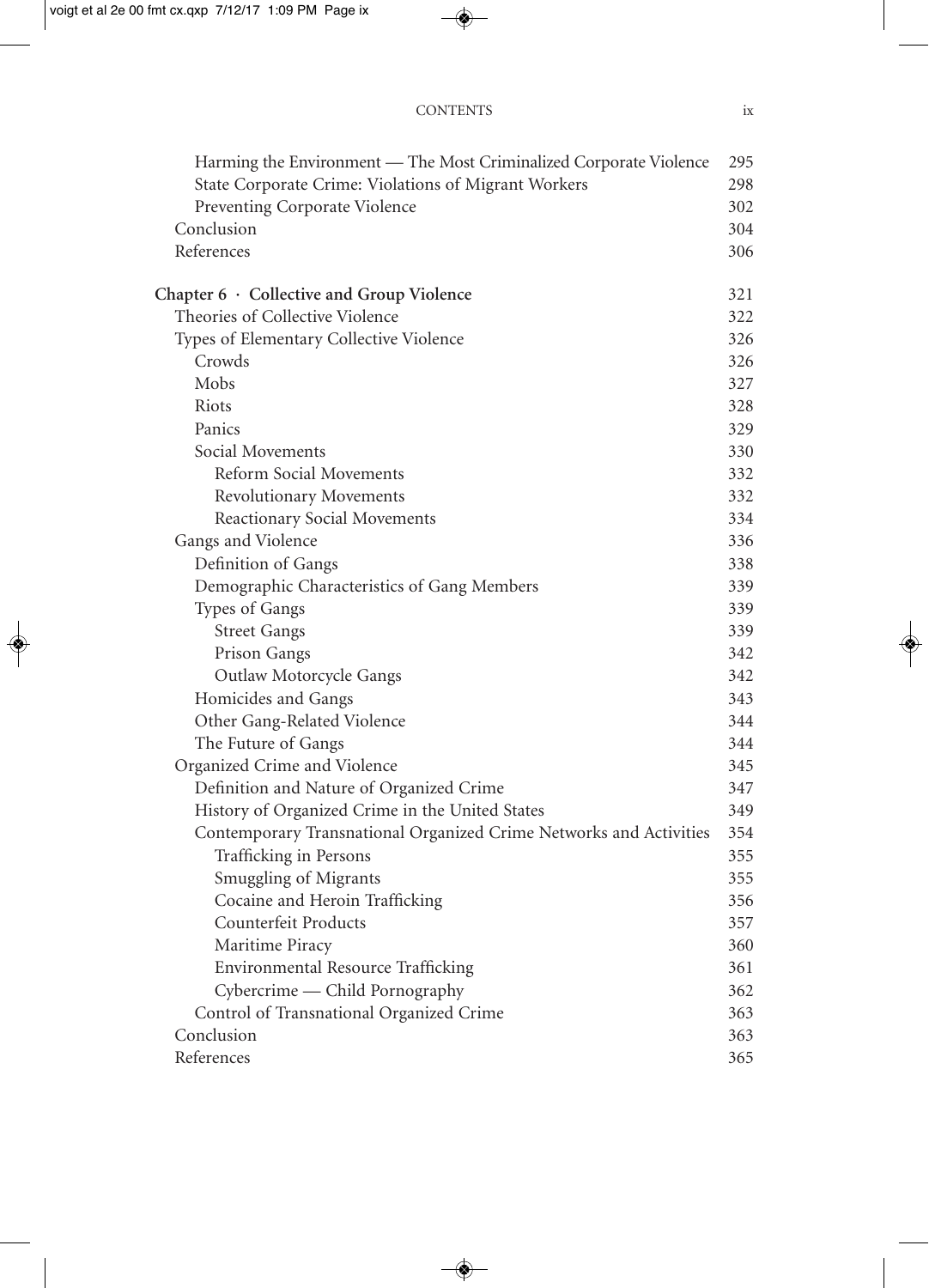| Chapter 7 · Political/State Violence                             | 377 |
|------------------------------------------------------------------|-----|
| Three Types of Political Violence                                | 378 |
| <b>State Violence</b>                                            | 379 |
| State Power and the Just War                                     | 381 |
| Types of State Violence: Exogenous and Endogenous                | 382 |
| Genocide                                                         | 383 |
| Torture                                                          | 386 |
| Exogenous State Violence                                         | 388 |
| War and International Conflict                                   | 388 |
| Endogenous State Violence                                        | 395 |
| The State's Attack against Indigenous Peoples                    | 395 |
| Slavery, Jim Crow, and an Unequal Society                        | 397 |
| <b>State Executions</b>                                          | 399 |
| Better Dead than Red: State Violence against Communists          |     |
| and Political Opponents                                          | 403 |
| Anti-Union Violence                                              | 403 |
| State Violence against Political Threats                         | 404 |
| Domestic Spying and Disruption of Political Groups               | 405 |
| The End Justifies the Means: State Violence against Its Citizens |     |
| for the National Security                                        | 407 |
| NSA's Mass Surveillance of Citizens                              | 410 |
| <b>Insurgent Political Violence</b>                              | 411 |
| Islamic Radicalism, International and Domestic                   | 411 |
| American Antigovernment Domestic Terrorism                       | 413 |
| Oklahoma City Bombing                                            | 415 |
| Sovereign Citizen Militias                                       | 416 |
| <b>Intergroup Political Violence</b>                             | 418 |
| Anti-Black Hate Crime                                            | 419 |
| Lynchings                                                        | 420 |
| <b>Anti-Abortion Attacks</b>                                     | 421 |
| Sexual Orientation Hate Crime                                    | 423 |
| Conclusion                                                       | 424 |
| References                                                       | 426 |
| Chapter 8 · Interpersonal Theories of Violence                   | 439 |
| Biological/Hereditary Theories of Crime                          | 440 |
| <b>Historical Overview</b>                                       | 440 |
| <b>Contemporary Perspectives</b>                                 | 444 |
| Genetics and Crime                                               | 444 |
| Fear Conditioning and Crime                                      | 446 |
| Brain Dysfunctions and Crime                                     | 447 |
| Psychological and Psychiatric Perspectives on Criminality        | 449 |
| Competence, Criminal Culpability, and the Insanity Defense       | 449 |
| M'Naghten Rule                                                   | 453 |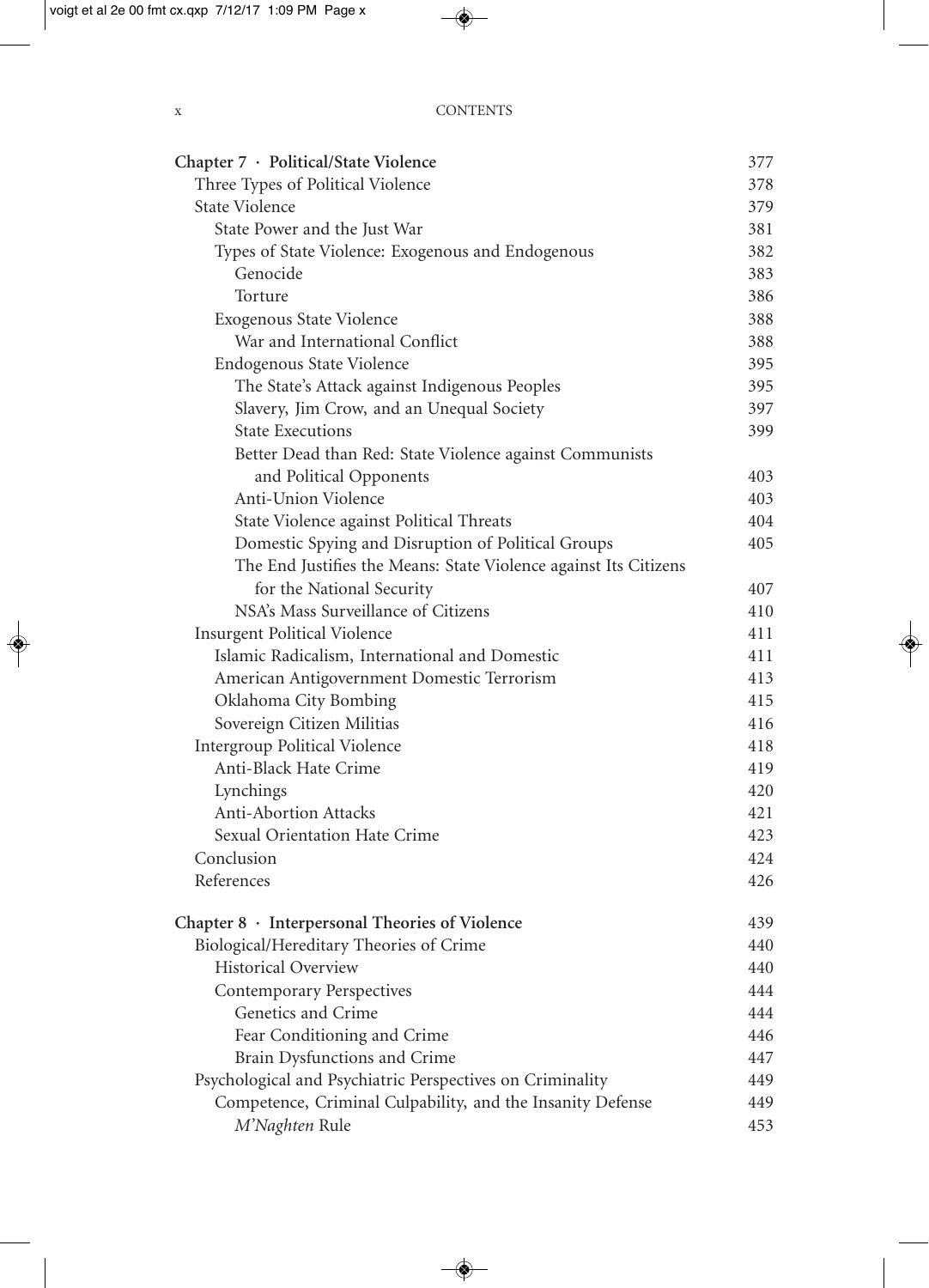| Irresistible Impulse                                                    | 453 |
|-------------------------------------------------------------------------|-----|
| The Durham Rule                                                         | 453 |
| Diminished Capacity                                                     | 454 |
| Substantial Capacity Test                                               | 454 |
| Assessing Dangerousness                                                 | 454 |
| <b>Clinical Predictions</b>                                             | 455 |
| <b>Actuarial Models</b>                                                 | 455 |
| Mental Illness and Violent Crime                                        | 458 |
| Personality Disorders and Crime                                         | 462 |
| Integrated Developmental and Life-Course Theories of Violent Behavior   | 463 |
| Conclusion                                                              | 466 |
| References                                                              | 467 |
| Chapter $9 \cdot$ Institutional and Structural Theories of Violence     | 475 |
| Historical Accounts of Varying Patterns and Rates of Violence           | 476 |
| Mainstream Sociological Theories of Violence                            | 479 |
| Analysis of Demographic and Ecological Patterns                         | 479 |
| Routine Activities and Rational Choice Theories                         | 482 |
| Social Strain Theories and the American Dream                           | 484 |
| Differential Association and Social Learning Theories                   | 487 |
| Social Control and Social Bond Theories and the General Theory of Crime | 489 |
| Humanistic/Critical Theories of Violence                                | 490 |
| Defining Legitimate and Illegitimate Violence                           | 491 |
| The Political Economy and Violence                                      | 491 |
| Violence and the Reproduction of Power Control                          | 492 |
| The Social Geometry of Conflict and Intensity of Violence               | 493 |
| Structural Production of Violence and the Cycle of Violence,            |     |
| Suppression of Freedom, and Inequality                                  | 494 |
| Conclusion                                                              | 495 |
| References                                                              | 497 |
| Chapter $10 \cdot$ Is Peace Possible?                                   | 509 |
| The Universal Quest for Peace                                           | 510 |
| The Need for a Holistic Understanding of Violence                       | 511 |
| Violence as Sanctioned and Unsanctioned Harm                            | 513 |
| The Paradox of Peace and Violence                                       | 514 |
| Promising Pathways to Peace                                             | 515 |
| Restorative Justice                                                     | 517 |
| Comparison of Restorative Justice with Criminal Justice                 | 518 |
| Restorative Justice Approaches                                          | 523 |
| Key Elements of Restorative Processes                                   | 525 |
| Measures of Success                                                     | 526 |
| Conflict Resolution (CR)                                                | 527 |
| The Ladder of Inference                                                 | 529 |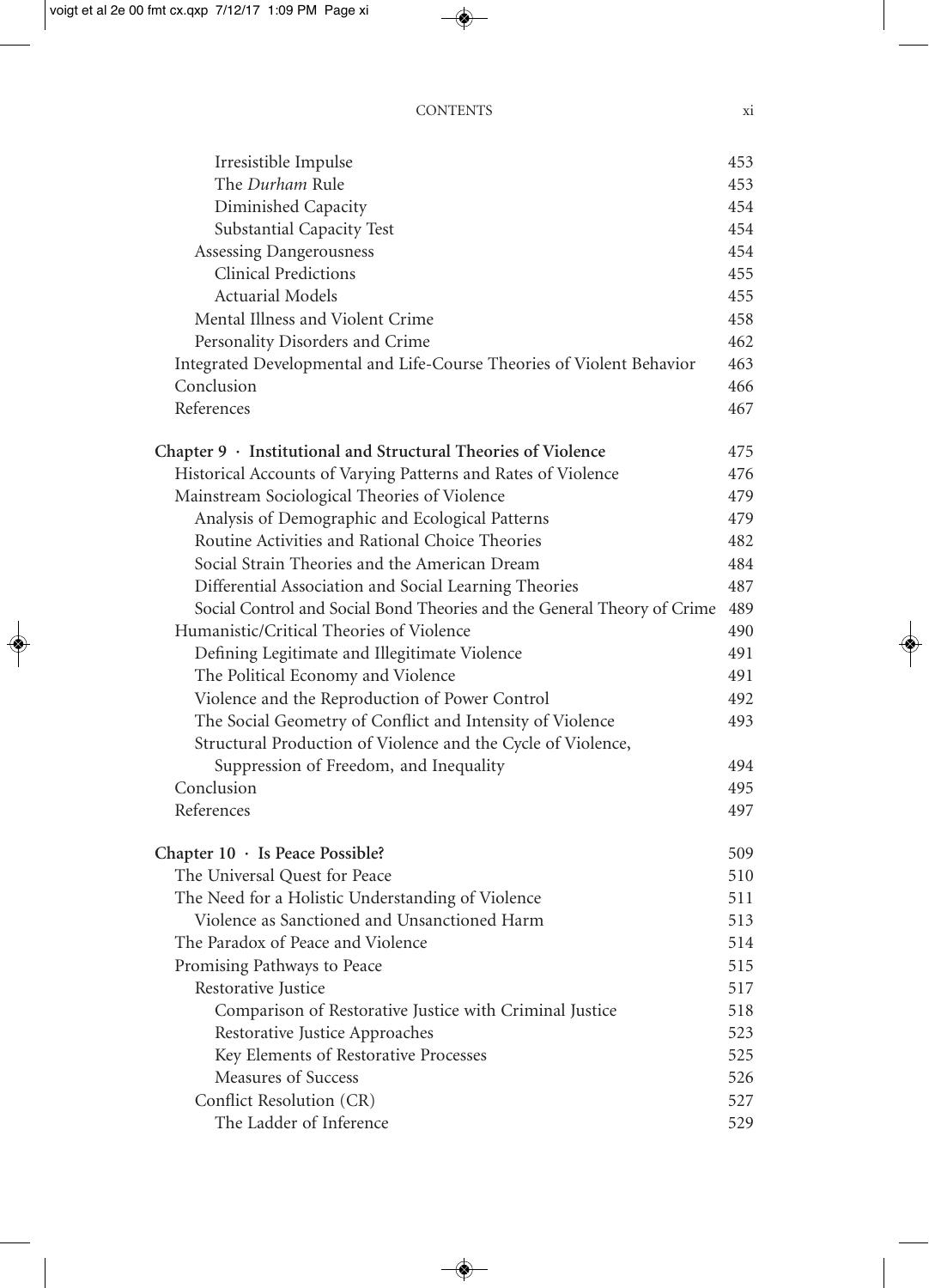| Peacekeeping Criminology                    | 530 |
|---------------------------------------------|-----|
| Democracy, Human Rights, and Social Justice | 531 |
| Conclusion                                  | 534 |
| References                                  | 534 |
|                                             |     |
| Index                                       | 543 |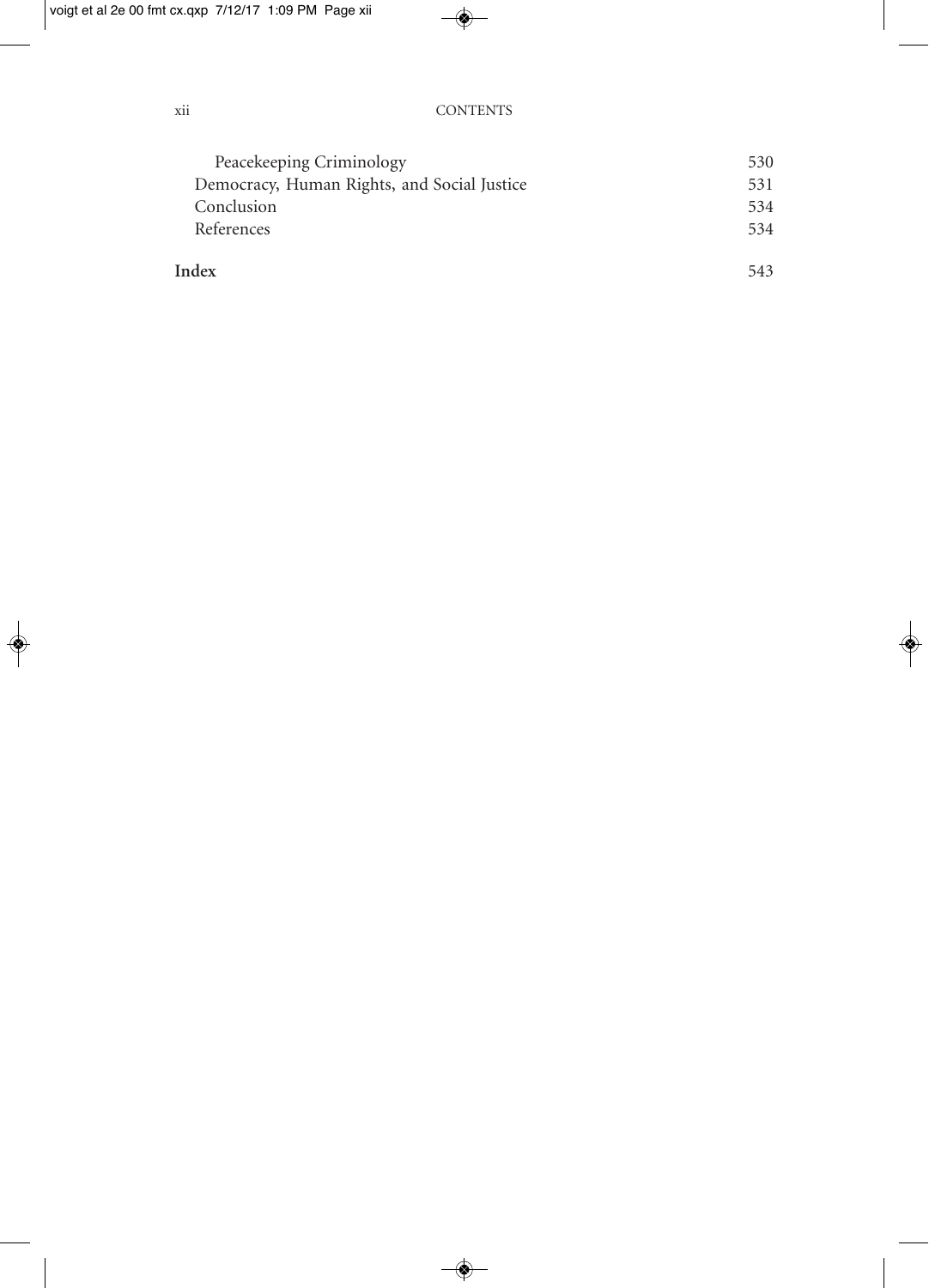## **List of Boxes, Images, Figures and Tables**

| Chapter $1 \cdot$ What Is the Meaning of Violence?                                | $\mathfrak{Z}$ |
|-----------------------------------------------------------------------------------|----------------|
| Box 1.1 The Big Graph: Skyrocketing Incarceration Rate in U.S.                    | 18             |
| Box 1.2 The Rise of the Carceral State                                            | 24             |
| Box 1.3 The Violent Crime Control and Law Enforcement Act of 1994                 | 27             |
| Box 1.4 Sentencing Reform and Corrections Act of 2015                             | 34             |
| Box 1.5 Mass Incarceration in the U.S. - A Human Rights Violation                 | 59             |
| Figure 1.1 Cultural Rules and Their Violations                                    | 8              |
| Figure 1.2 Gradual Declining Trend in U.S. Public Support of the Death Penalty 14 |                |
| Figure 1.3 State-by-State Status of the Use of the Death Penalty in 2015          | 15             |
| Figure 1.4 Global Death Penalty Trends                                            | 16             |
| Figure 1.5 U.S. Violent Crime Rate and Public Perceptions                         |                |
| of Crime Rate v. Year Ago                                                         | 39             |
| Figure 1.6 Perceived Seriousness of the U.S. Crime Problem                        | 40             |
| Figure 1.7 Perceived Seriousness of the Crime Problem in                          |                |
| Americans' Local Areas                                                            | 41             |
| Figure 1.8 General Public Satisfaction with Current Conditions in the U.S.        | 42             |
| Figure 1.9 Gun Ownership                                                          | 65             |
| Figure 1.10 Public Satisfaction with Gun Control Laws                             | 65             |
| Figure 1.11 Reasons Americans Own Guns                                            | 66             |
| Image 1.1 President Obama tours the El Reno Federal Correction Institution        |                |
| in Oklahoma.                                                                      | 32             |
| Image 1.2 Media shooter, Vester Lee Flanagan, using his phone camera              |                |
| to video his shooting of Alison Parker.                                           | 47             |
| Image 1.3 Gun display at annual local gun show.                                   | 64             |
| Table 1.1 Sample Lists of More Common and Less Common Acts                        |                |
| Associated with Violence                                                          | 5              |
| Table 1.2 Internationally Recognized Human Rights                                 | 57             |
|                                                                                   |                |
| Chapter $2 \cdot$ The Measurement of Violence                                     | 91             |
| Box 2.1 UCR Definition of Violent Crimes                                          | 97             |
| Box 2.2 NIBRS Crimes against Persons, Property and Society:                       |                |
| Group A Offenses                                                                  | 101            |
| Box 2.3 NIBRS Crimes against Persons, Property and Society:                       |                |
| Group Incident Report                                                             | 103            |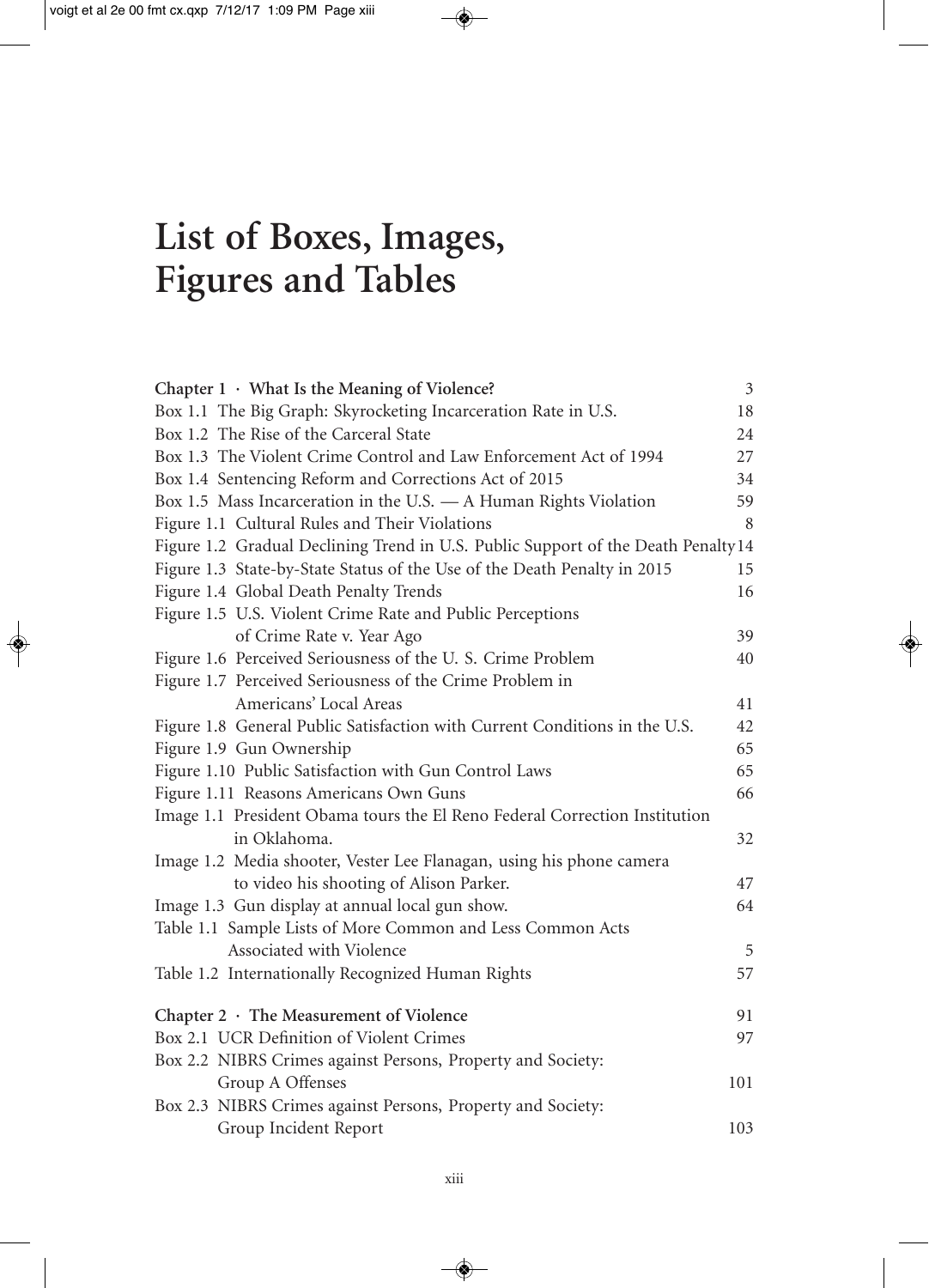| Box 2.4 Types of Data and Potential Sources                                   |     |
|-------------------------------------------------------------------------------|-----|
| for Collecting Violence Information                                           | 118 |
| Figure 2.1 Expanded Homicide Data Figure                                      | 99  |
| Figure 2.2 Behavioral and Health Consequences of Violence                     | 131 |
| Table 2.1 Violent Crimes in the U.S. by Volume and Rate                       |     |
| per 100,000 Inhabitants, 1990-2014                                            | 106 |
| Table 2.2 Theories on the Crime Decline (Based on Brennan Center Analysis)    | 109 |
| Table 2.3 Violent Victimization by Type of Violent Crime 2005, 2013, and 2014 | 113 |
| Table 2.4 2012 Self-Report Survey of Violent Activity                         |     |
| of 14,343 High School Seniors                                                 | 116 |
| Table 2.5 Homicide Cause of Death - ICD Codes: E960-E969                      | 119 |
| Table 2.6 Global Homicide Statistics: Rate and Total Volume                   |     |
| by Region for 2012                                                            | 124 |
| Table 2.7 Key Topics for International Comparability                          | 127 |
| Chapter 3 · Who Are the Victims of Violence?                                  | 141 |
| Box 3.1 Legislation Assisting Victims of Crime                                | 145 |
| Box 3.2 Brains Are Built over Time, from the Bottom Up                        | 158 |
| Box 3.3 Louisiana Applies Hate-Crime Laws to First Responders                 | 164 |
| Image 3.1 Protestors seek recognition for bias crimes against                 |     |
| the homeless and better protection.                                           | 159 |
| Image 3.2 Deepwater Horizon oil rig burning.                                  | 167 |
| Chapter 4 · Interpersonal Violence                                            | 185 |
| Box 4.1 Anders Behring Breivik: Norway Mass Murderer                          | 194 |
| Box 4.2 California Zodiac Killer                                              | 195 |
| Box 4.3 Intimate Partner Violence: I Ran Into the Door                        | 216 |
| Box 4.4 Child Abuse and Neglect: I Fell Out of My Cradle                      | 220 |
| Image 4.1 Jerry Sandusky.                                                     | 200 |
| Table 4.1 Violent Criminal Offenses on College and                            |     |
| University Campuses 2009-2013                                                 | 227 |
| Chapter 5 · Institutional Violence                                            | 245 |
| Box 5.1 The Most Dangerous Serial Corporate Killers                           | 277 |
| Box 5.2 Organizational Causes of Corporate Violence:                          |     |
| Another Look at the Imperial Fire                                             | 285 |
| Chapter 6 · Collective and Group Violence                                     | 321 |
| Box 6.1 Occupy Wall Street                                                    | 331 |
| Box 6.2 New York's Five Families                                              | 353 |
| Box 6.3 El Narco — Inside Mexico's Criminal Insurgency                        | 358 |
| Table 6.1 National, Regional, and Local Street Gangs                          | 341 |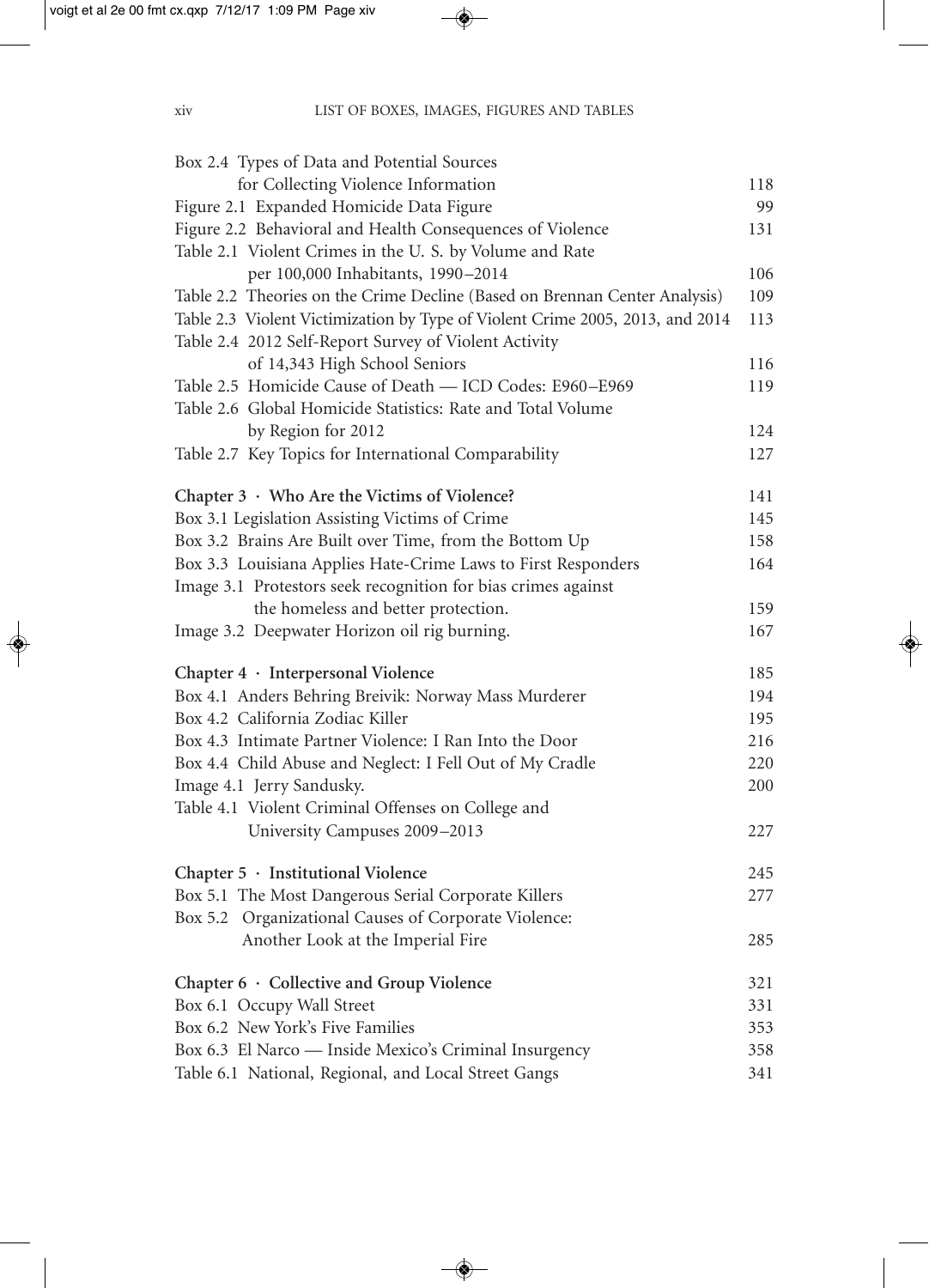| Chapter 7 · Political/State Violence                                    | 377 |
|-------------------------------------------------------------------------|-----|
| Box 7.1 International Criminal Court (ICC)                              | 383 |
| Box 7.2 Prehistoric Evidence of Violence                                | 389 |
| Image 7.1 The machine gun effectively put an end to cavalry charges     |     |
| in World War I.                                                         | 391 |
| Image 7.2 Infamous entrance building to the Auschwitz II (Birkenau)     |     |
| death camp in Oswiecim.                                                 | 394 |
| Image 7.3 Jewish Neighborhood of Paris: Infants murdered by the Nazis   |     |
| with the complicity of the Vichy government.                            | 394 |
| Image 7.4 Lethal Injection Gurney. The death chamber of the new lethal  |     |
| injection facility at San Quentin State prison in San Quentin,          |     |
| California, September 21, 2010.                                         | 402 |
| Chapter 8 · Interpersonal Theories of Violence                          | 439 |
| Box 8.1 Governor Apologizes for Forced Sterilization: Virginia Eugenics |     |
| Law Was One of 30 in U.S.                                               | 442 |
| Box 8.2 The Nature-Nurture Debate, Redux                                | 450 |
| Chapter 9 · Institutional and Structural Theories of Violence           | 475 |
| Table 9.1 Robert Merton's Typology of Adaptation                        | 485 |
| Chapter $10 \cdot$ Is Peace Possible?                                   | 509 |
| Box 10.1 Mohandas Gandhi                                                | 515 |
| Box 10.2 Martin Luther King, Jr.                                        | 516 |
| Figure 10. 1 Competencies for Democratic Citizenship                    | 512 |
| Figure 10.2 Ladder of Inference                                         | 529 |
| Table 10.1 Ancient and Current Patterns of Response to Harm             |     |
| and Violations of the Law                                               | 518 |
| Table 10.2 Contrasting Characteristics of Criminal Justice              |     |
| and Restorative Justice                                                 | 520 |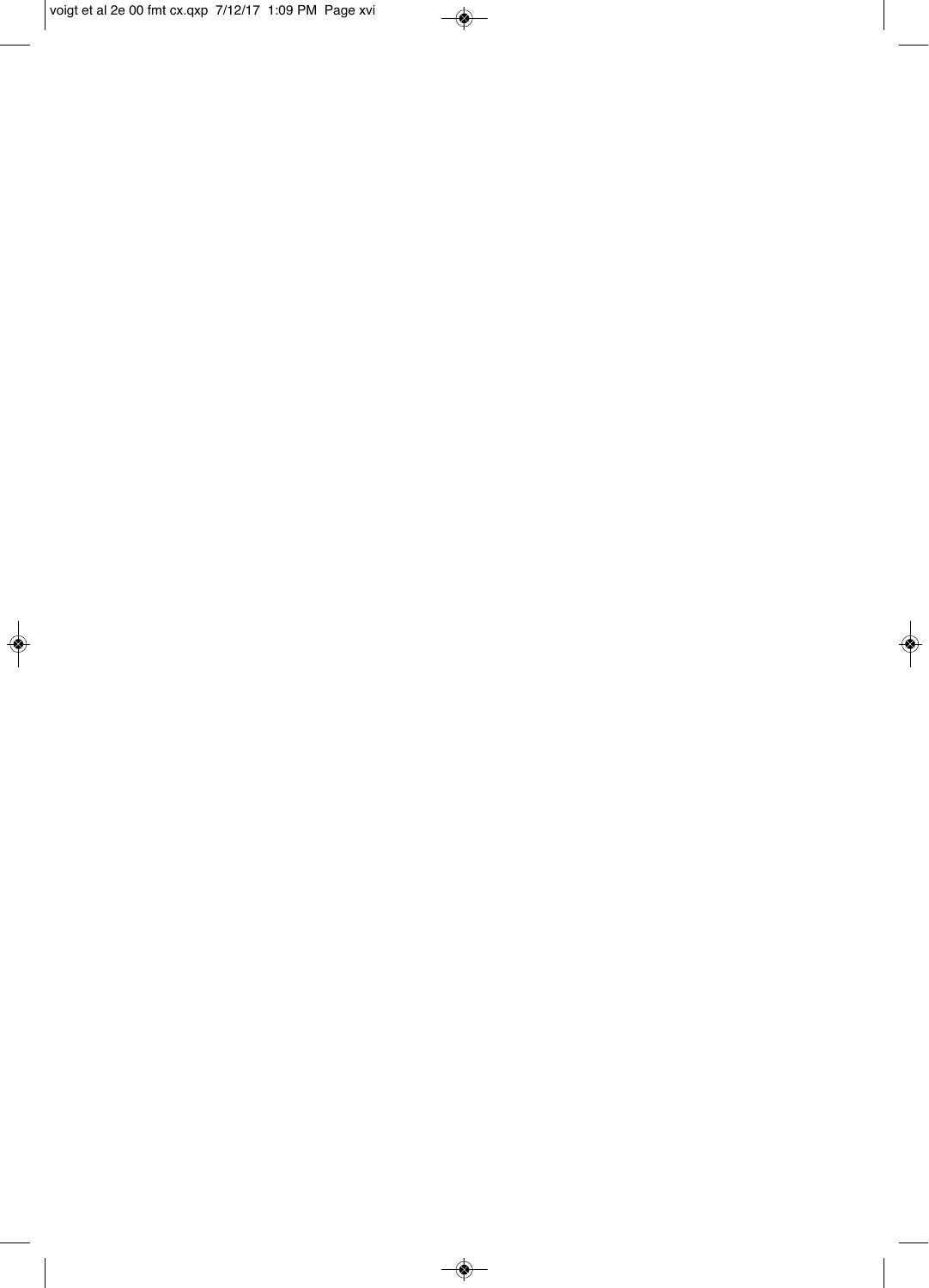### **Preface**

*Why Violence? Leading Questions Regarding the Conceptualization and Reality of Violence in Society* presents a comprehensive discussion of violence that is organized around overarching questions that have perplexed human beings since time immemorial. Using the lens of the social scientific perspective and analytical tools, this book provides a broad, interdisciplinary understanding of the complexities and controversies/debates surrounding the problem of violence, especially in democratic societies, with special emphasis on the antithetical relationship between violence and democracy. This book not only examines the relationship between violence and the violation of democratic principles, such as human rights violations, but it also engenders the idea that a greater commitment to democratic values, including equality and freedom and the preservation of human rights as well as a demonstrative preference for non-violence, is arguably the most effective way to prevent and reduce violence. Drawing upon sociology, criminology, anthropology, psychology, political science, economics, and history as well as professional specialty areas including criminal justice, law, and public health, *Why Violence?* is designed to enhance appreciation for scientifically constructed knowledge and the application of critical thinking and analytical techniques in assessing various databases, theories of causation, social policies, and solutions related to violence. Special emphasis is given to social policies that are intended to prevent and control violence in democratic societies, paying particular attention to the underlying theoretical assumptions and their social justice and human rights implications. The relationship between science and social policy, as well as questions associated with the ethics and politics of scientific theory and research related to violence, are considered on state, national, and international levels, with careful attention given to the patterns of violence in democratic societies with respect to differential life chances, poverty, gender and racial inequality, and the consequences of changes taking place in the world.

The book begins with the question of what is the meaning of *violence*. The relative ubiquity and ambiguity of the term has made it difficult to find a definition of violence that captures its complexity and often contradictory forms of expression. Violence refers to various acts such as homicide, rape, robbery, and assault as well as collective violence, war, and terrorism; it may be found in our homes, workplaces, schools, places of worship, and communities, both locally and globally. In everyday life, the concept of violence seems to draw its significance more from the ways it is used to categorize certain types of behavior and certain types of people or countries than from the ways it is applied to describe concrete phenomena. As a consequence, the concept is typically employed as a pejorative label or negative "summary symbol"